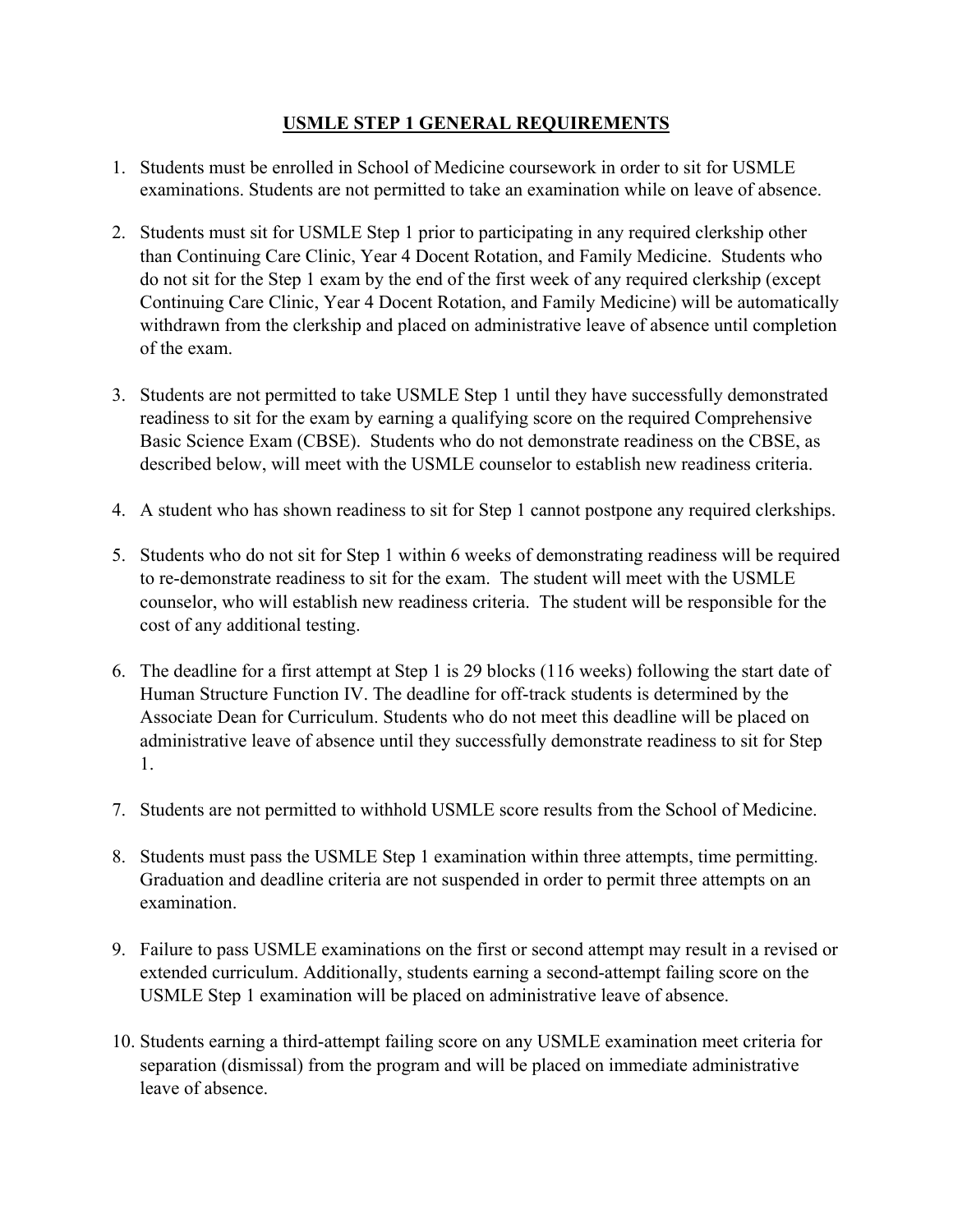#### MINIMUM CRITERIA FOR THE FIRST-ATTEMPT USMLE STEP 1 EXAMINATION

- 1. BA/MD and MD students must officially promote to Year 4 and successfully complete (achieve a passing grade) in the Year 4 courses listed below:
	- 1. MED 9472: Behavioral Science
	- 2. MED 9408: Pharmacology
	- 3. MED 9401: Docent Rotation-Year IV OR MED 9471: Family Medicine
- 2. Students must complete MED 9482: Patient, Physician, Society I (a grade must be received)
- 3. BA/MD and MD students must demonstrate readiness for the USMLE Step 1 examination by successfully completing the Comprehensive Basic Science Examination (CBSE).

## **CBSE Requirements**

- 1. The CBSE is administered only at the School of Medicine. Students are responsible for ensuring that they are signed up for the correct test date.
- 2. An unexcused absence from a scheduled CBSE examination will be treated as a failed attempt and the student will be required to meet with the USMLE Step 1 Counselor, who will establish criteria to demonstrate readiness for a subsequent attempt.
- 3. In order to sit for the CBSE, a student must meet all criteria for promotion to Year 4 and have a cumulative science GPA of 2.80 or better.
- 4. Minimum CBSE performance to sit for USMLE Step 1:
	- A student scoring an Equated Percent Correct Score (EPC) score of 62 or above on the CBSE is automatically cleared to sit for USMLE Step 1.

## *Specific CBSE Requirements for students whose initial Year 4 schedule contains two consecutive study blocks:*

- Students whose initial Year 4 schedule contains two consecutive study blocks must sit for a CBSE during one of the study blocks. Petitions to postpone the CBSE past the second study block will be considered only under documented extenuating circumstances.
- Students whose initial Year 4 schedule contains two consecutive study blocks and earn an EPC score of 56-61 on their first CBSE will be enrolled in a Council on Curriculum-approved elective for the block following their first attempt CBSE. These students must sit for a second CBSE during that elective.
- Students whose initial Year 4 schedule contains two consecutive study blocks and either 1) earn an EPC score of  $\leq 55$  on their first CBSE, 2) earn a score of  $\leq 61$  on a second CBSE, or 3) fail to sit for a scheduled CBSE will meet with the USMLE counselor, who will establish readiness criteria for clearance for subsequent exams.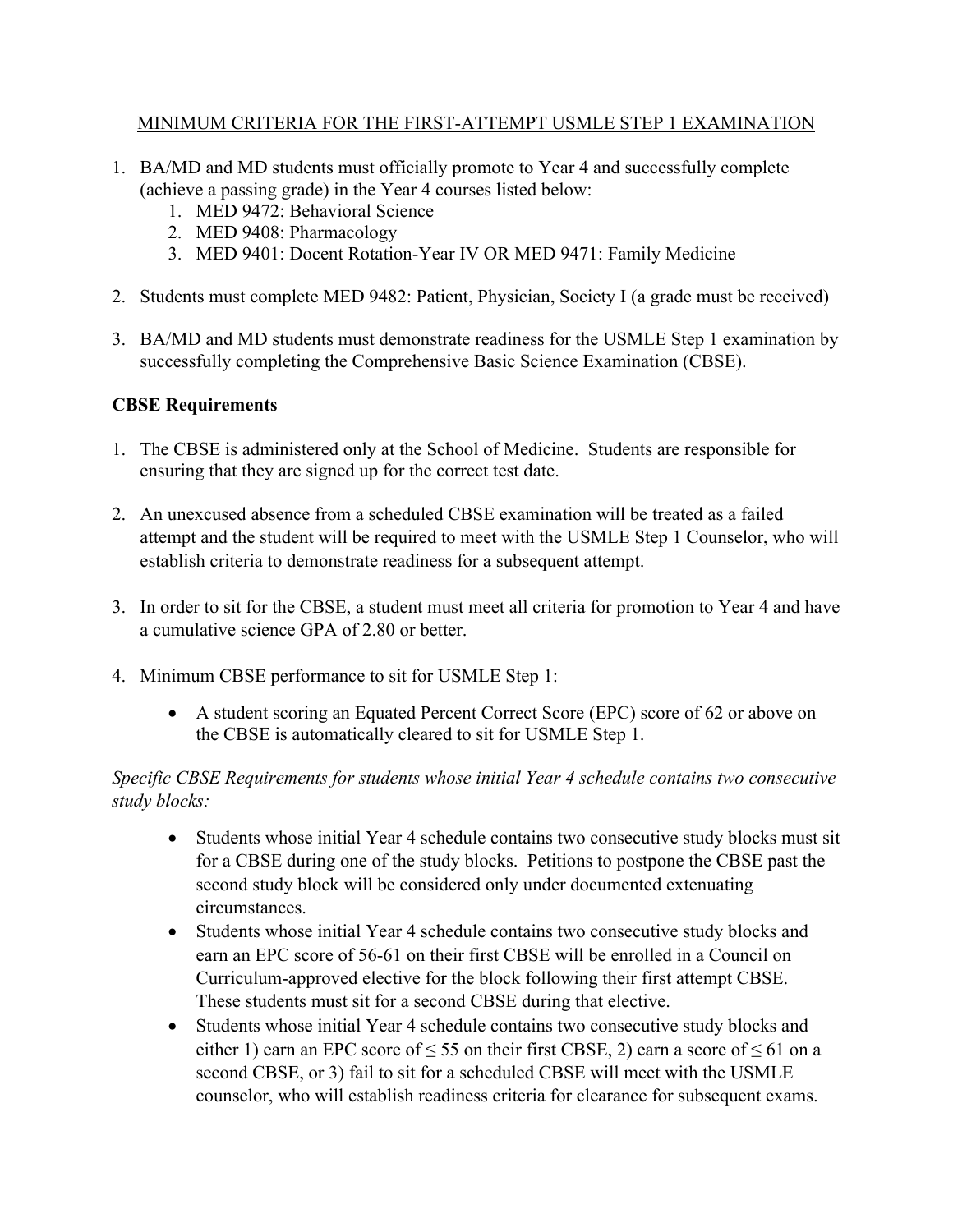These students will be enrolled in up to two blocks of MEDICINE 9714 - Academic General Elective, as determined by the USMLE counselor.

## *Specific CBSE requirements for students whose initial Year 4 schedule does not have two consecutive study blocks:*

- Students whose initial Year 4 schedule does not have two consecutive study blocks will select a CBSE date in consultation with their Education Team Coordinator (ETC). Students may petition to move this selected CBSE date once, and must sit for the CBSE on or before the March test date.
- Students whose initial Year 4 schedule does not have two consecutive study blocks and earn an EPC score of 56-61 on their first CBSE will be enrolled in Council on Curriculum-approved coursework for the block following the first CBSE attempt. These students must sit for a second CBSE during that block.
- Students whose initial Year 4 schedule does not have two consecutive study blocks and either 1) earn an EPC score of  $\leq$  55 on their first CBSE, 2) earn a score of  $\leq$  61 on a second CBSE, or 3) fail to sit for a scheduled CBSE, will meet with the USMLE counselor who will establish readiness criteria for clearance for subsequent exams. Curricular adjustments may be required, including enrollment in up to two elective study blocks and/or up to two blocks of MEDICINE 9714 - Academic General Elective, as determined by the USMLE counselor.

## **Deadline for Taking USMLE Step 1 Examination**

- 1. The deadline for a first attempt at Step 1 is 29 blocks (116 weeks) following the start date of Human Structure Function IV. The deadline for off-track students is determined by the Associate Dean for Curriculum. Students who do not meet this deadline will be placed on administrative leave of absence until they successfully demonstrate readiness to sit for Step 1.
- 2. Alterations to a student's schedule (e.g., repeating courses) will not change a student's Step 1 deadline.
	- o If a student has not completed the Year 4 courses listed above by the end of the Step 1 first-attempt deadline, the last day of the block after the student completes those courses becomes the student's Step 1 deadline.
- 3. Failure to take USMLE Step 1 by the deadlines set forth above will place a student on immediate administrative leave of absence.

# USMLE STEP 1 FAILURE POLICIES

1. Students failing the first or second attempt USMLE Step 1 examination must meet with the USMLE counselor and his/her ETC to design an appropriate Step 1 preparation program as soon as possible. The criteria for second or third-attempt readiness will be determined by the